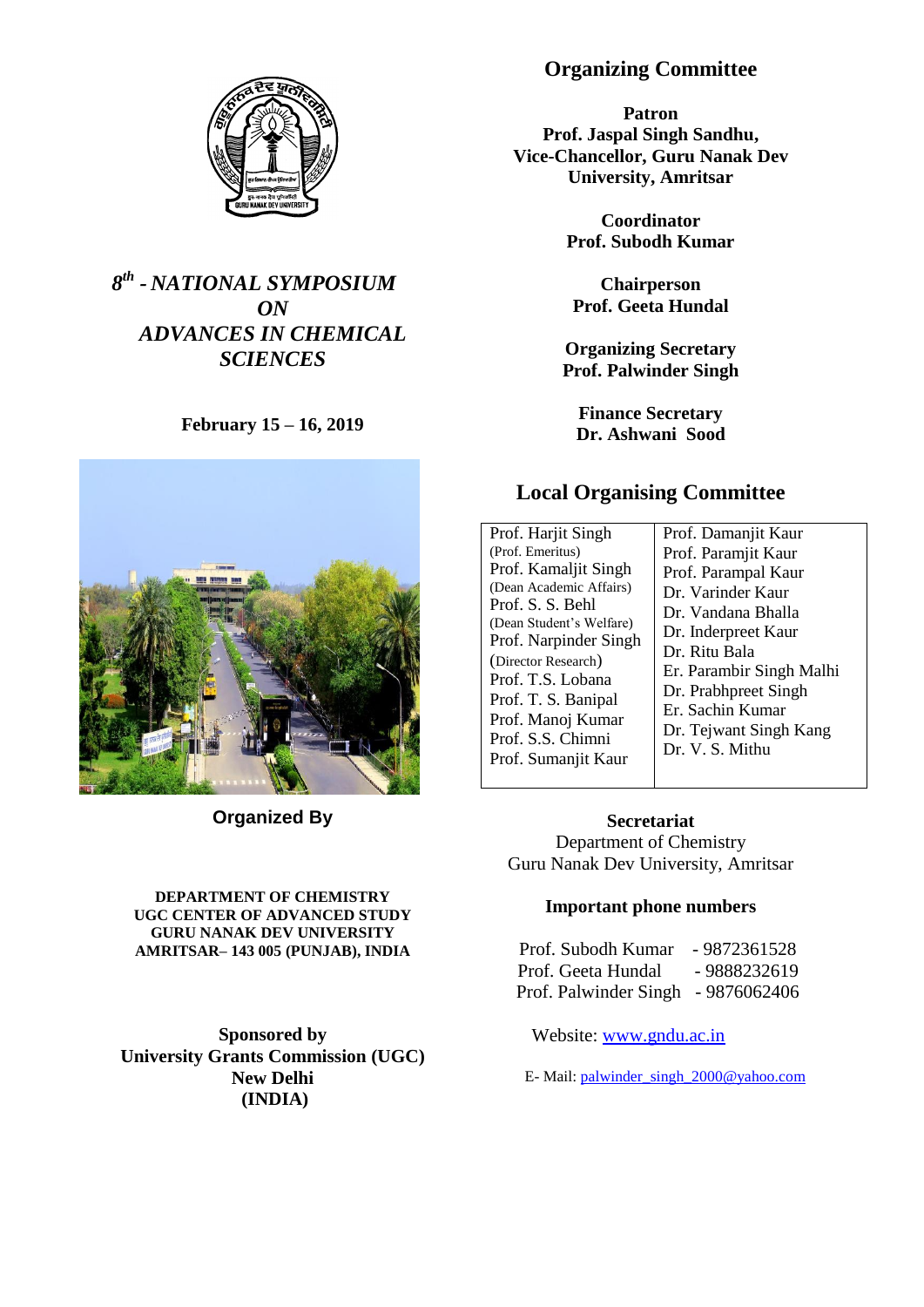The Department of Chemistry is organizing its "8<sup>th</sup> National Symposium on Advances in Chemical Sciences" during February 15 – 16, 2019, under the aegis of **UGC-CAS program**. The chemists have a role to play in every aspect of life; they design new molecular entities to facilitate the mankind in terms of better health (both diagnostics as well as new drugs) as well as better life style (novel materials and devices).

In the last two decades, the development of new materials viz., organo- and biocatalysts; diagnostic and environmental monitoring devices, organic/inorganic materials for light emitting diodes, solar as well as storage cells, nanomaterials, new drugs and drug delivery systems, gas storage systems and renewable energy sources etc. have provided new wings to the quality of life and shown new directions to future scientific developments.

 During the two day symposium a number of renowned scientists, from abroad and from within the country shall deliver lectures on the contemporary areas of research besides poster presentations by the young researchers. The deliberations will highlight the recent advances in chemical sciences and their usefulness in the allied branches of science. The Organizing Committee takes immense pleasure in inviting you and your colleagues to participate in the symposium.

## **About GNDU**



**GNDU Amritsar:** *an aerial view of the green campus*

Guru Nanak Dev University was established on Nov. 24, 1969 to commemorate the  $500<sup>th</sup>$ birth anniversary of Shri Guru Nanak Dev Ji, the founder of Sikh religion. Guru Nanak Dev University is one of the premier universities of the country, which was two times accredited with the 5 star (the highest level) accreditation among the universities in India by National

Assessment and Accreditation Council (NAAC), an autonomous institution of University Grants Commission. Recently, Guru Nanak Dev University has attained the highest status of University with Potential for Excellence (UPE) which is the highest status award by UGC. Apart from traditional areas of higher education, university has the reputation of promoting education and research in professional and technological fields, with the aim of creating human resources in the new but highly required areas in the country. In addition to academics, the University has the pride of winning the highest Inter-University National Sports Award of the country "Maulana Abdul Kalam Azad Trophy" (MAKA) for a record number of 23 times.



**Stadium** *Astroturf grounds for hockey*

## **About Department of Chemistry**

The department of chemistry was established in 1971 and over a period of time it has emerged as one of the premier departments not only in the university but also has acquired a prestigious status at the national level. The department has been recognized as a **Center for Advanced Studies** by UGC. Department of Science and Technology has funded the department twice under its "Fund for Improvement of Science and Technology" (FIST) program.

 The department offers courses of B.Sc. (Hons. School) in Chemistry, M. Sc. (Hons. School) in Chemistry, M. Sc. Chemistry, M. Sc. (Pharmaceuticals), B. Tech (Textile processing) and Ph. D. The semester system with credit based continuous evaluation is followed for teaching programmes. The research activities of the department focus on supramolecular chemistry, synthetic organic and inorganic chemistry, solid state chemistry, electrochemistry, material chemistry, medicinal chemistry surfactant chemistry, oils and fats, theoretical chemistry, thermodynamics, analytical chemistry etc.,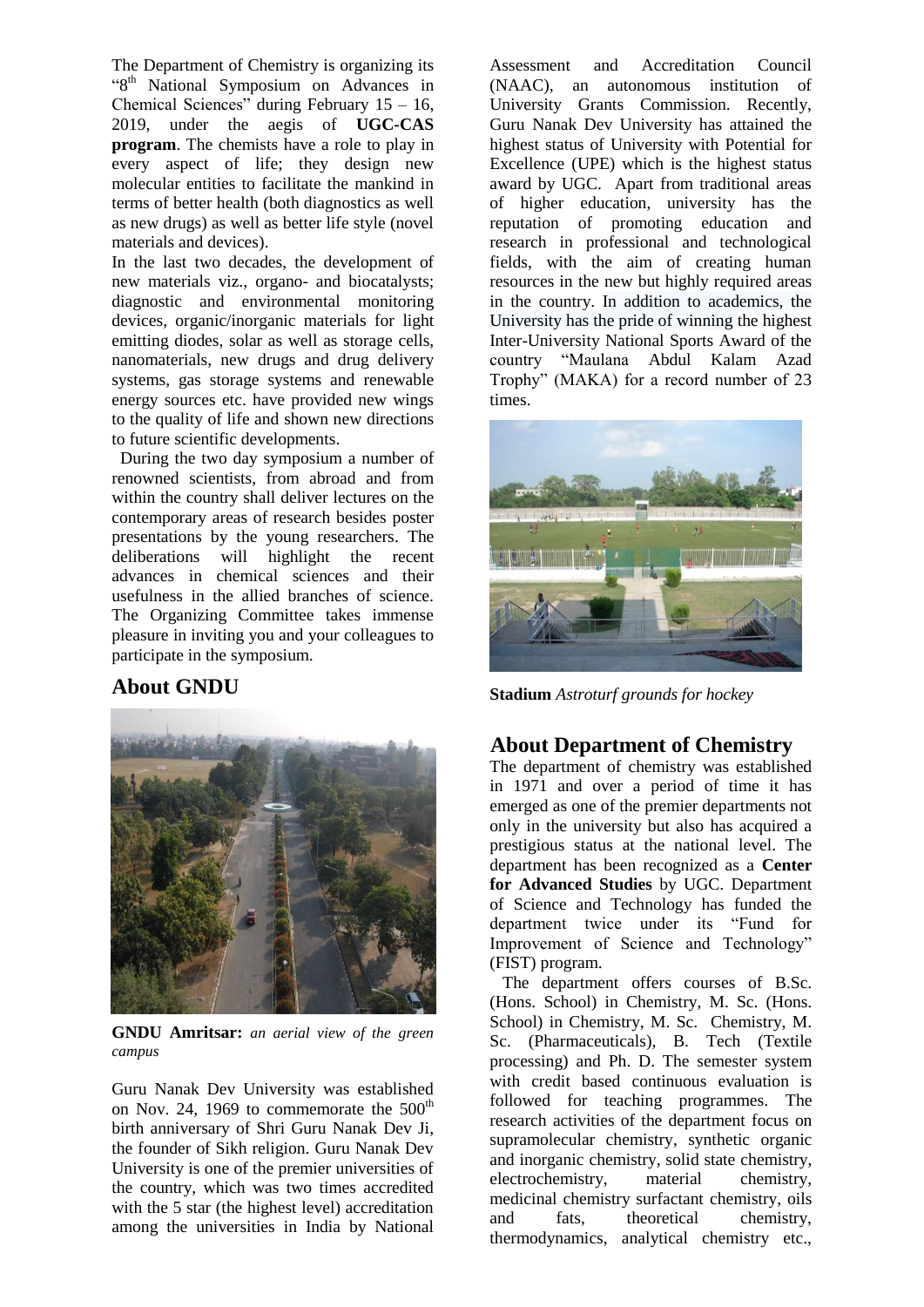The research projects are funded to a significant extent by agencies like CSIR, SERB, UGC, DST, DAE, DRDO and DBT.



**Department of Chemistry:** *UGC's centre for advanced studies.*

 The role of the department in the development of chemical sciences is evident from a significant number of research papers published/being published in high impact international journals of repute.

 The department has state of the art instruments like, 300, 400 and 500 MHz NMR, CCD-X-Ray Diffractometer, CHNS Analyser, HPLC, FTIR, UV-Vis, Fluorescence<br>& Time Resolved Fluorescence Time Resolved Fluorescence Spectrophotometer, Thermal Gravimetric Analyzer, GLC, Mössbauer Spectrometer, HRMS, BET analyzer, SEM, VSM etc.

 Several faculty members have exposure to foreign laboratories in the form of post doctoral fellows or visiting professor/ scientist. A number of faculty members are fellows of academies of national repute and also are recipients of research medals.

 The department library has a collection of about 16,500 books. The department also regularly subscribes to 28 journals in addition to the e-journals available through UGC consortium. Several databases like Science Finder, Scopus and CSD are also subscribed.

## **Amritsar, the City of Nectar**

Tradition traces Amritsar's origin from the prehistoric times as a place having in its womb an Amrit-Kund (Spring of Nectar) in the desolate area covered with wild growth. It was in the lot of Guru Ram Das, the fourth Guru of Sikhs, to discover it and build a big Sarovar (tank) on the site in AD 1564. Simultaneously, the foundation of a town was also laid. The construction of the tank and the town was completed in AD 1577. The town at first was called Chak Guru / Chak Guru Ram Das / Ram

Das Pura, later on won its present appellation, Amrit from the holy tank which had been a source of exhilaration to the Sikh community. Guru Ram Das' successor, Guru Arjan Dev, continued the task of development of the town. He raised the Harmandir in the centre of the Holy tank, gave the Sikh community its sacred scripture (Adi Granth) and bound his followers in an organization.



**Golden Temple:** *an epitome of faith and serenity*

Guru Arjan Dev's successor, Guru Hargobind, adopted defensive measure in self-defense and decided to wear two swords, one symbolizing the spiritual and the other the temporal authority. He took his seat on the Akal Takhat (The Immortal Throne) and began to administer all the affairs of the Sikh community from here. With the ascendancy of Maharaja Ranjit Singh, Amritsar was ushered into its Golden Age. The city was conquered by the Maharaja in AD 1805. Under the lavish patronage of Maharaja Ranjit Singh, the Harmandir was given a marble face and golden look for which it has now earned the name of the Golden Temple.

## **Registration Fee**

Registration **in advance** has to be taken by the delegates by completing the enclosed registration form and returning it (by post), along with payment by a Demand Draft, to the Conference Secretariat. Demand draft should be made in favor of "**The Chairman, National Symposium on Advances in Chemical Sciences"** payable at Amritsar, with name and address of the delegate clearly written on the back of the draft. Registration fee includes participation in symposium, conference material, book of abstracts, and all meals. Please fill in the attached Registration Form and send it before the deadline. Please photocopy the form if you require additional copies.